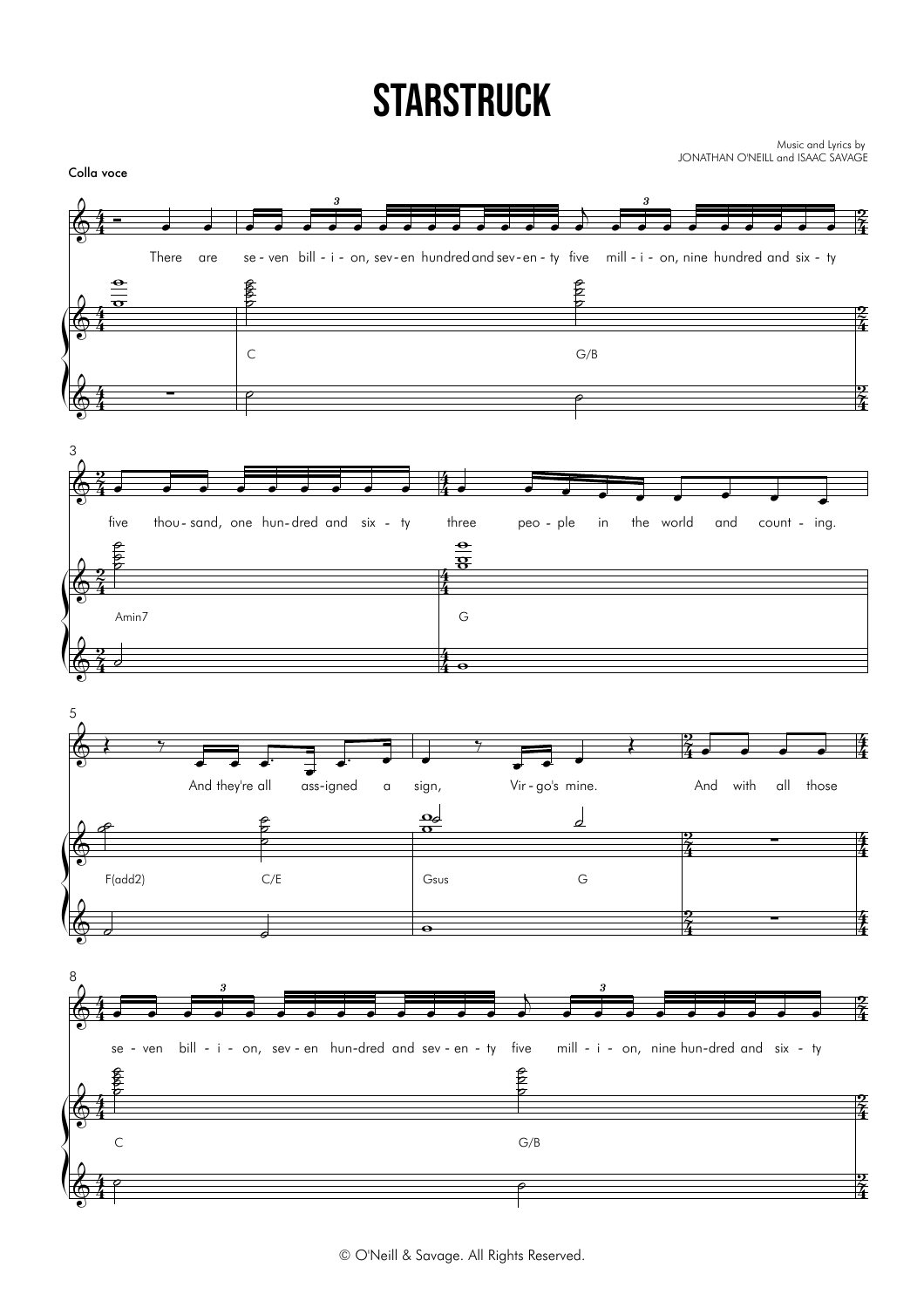

 $\sqrt{2}$ 





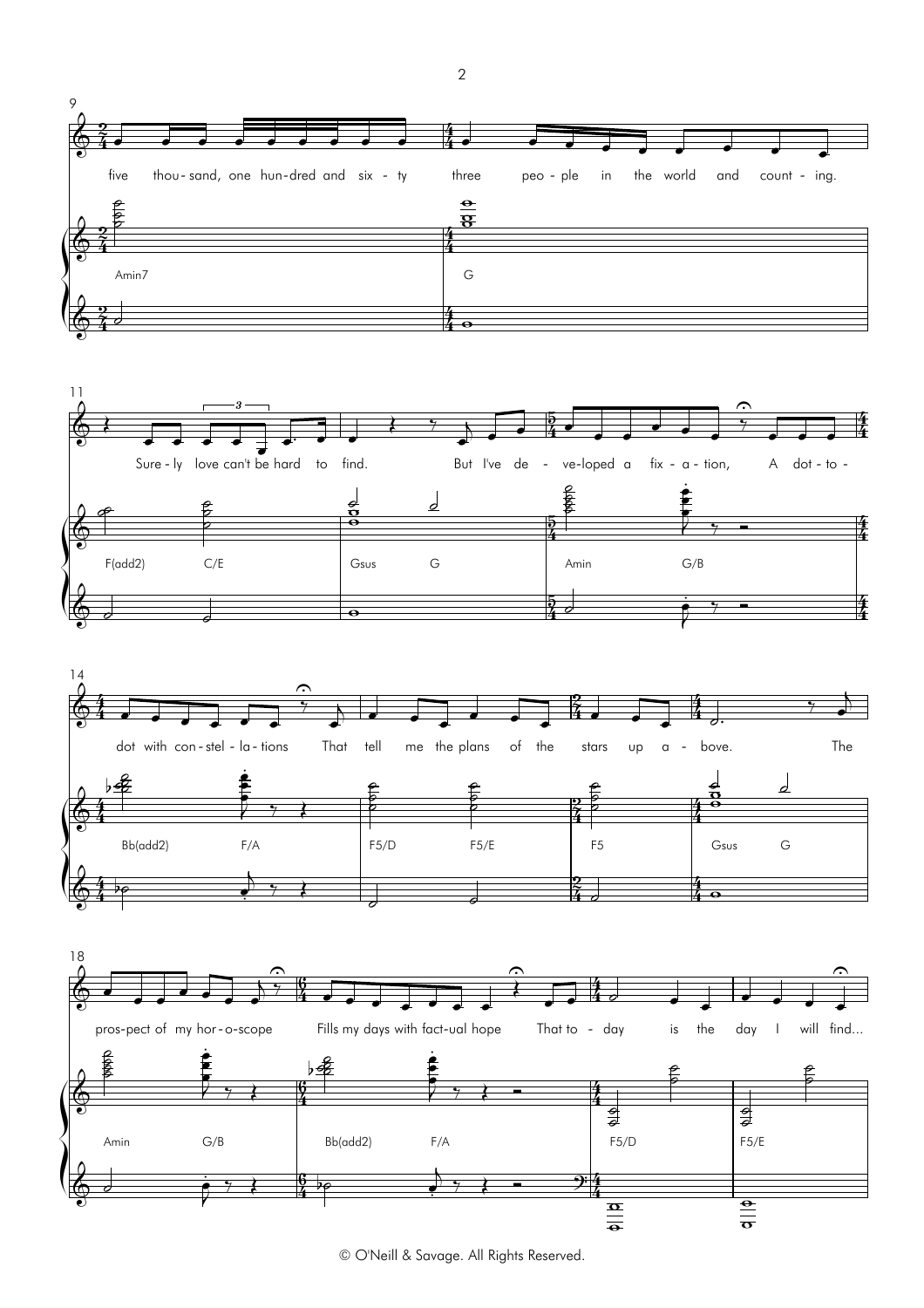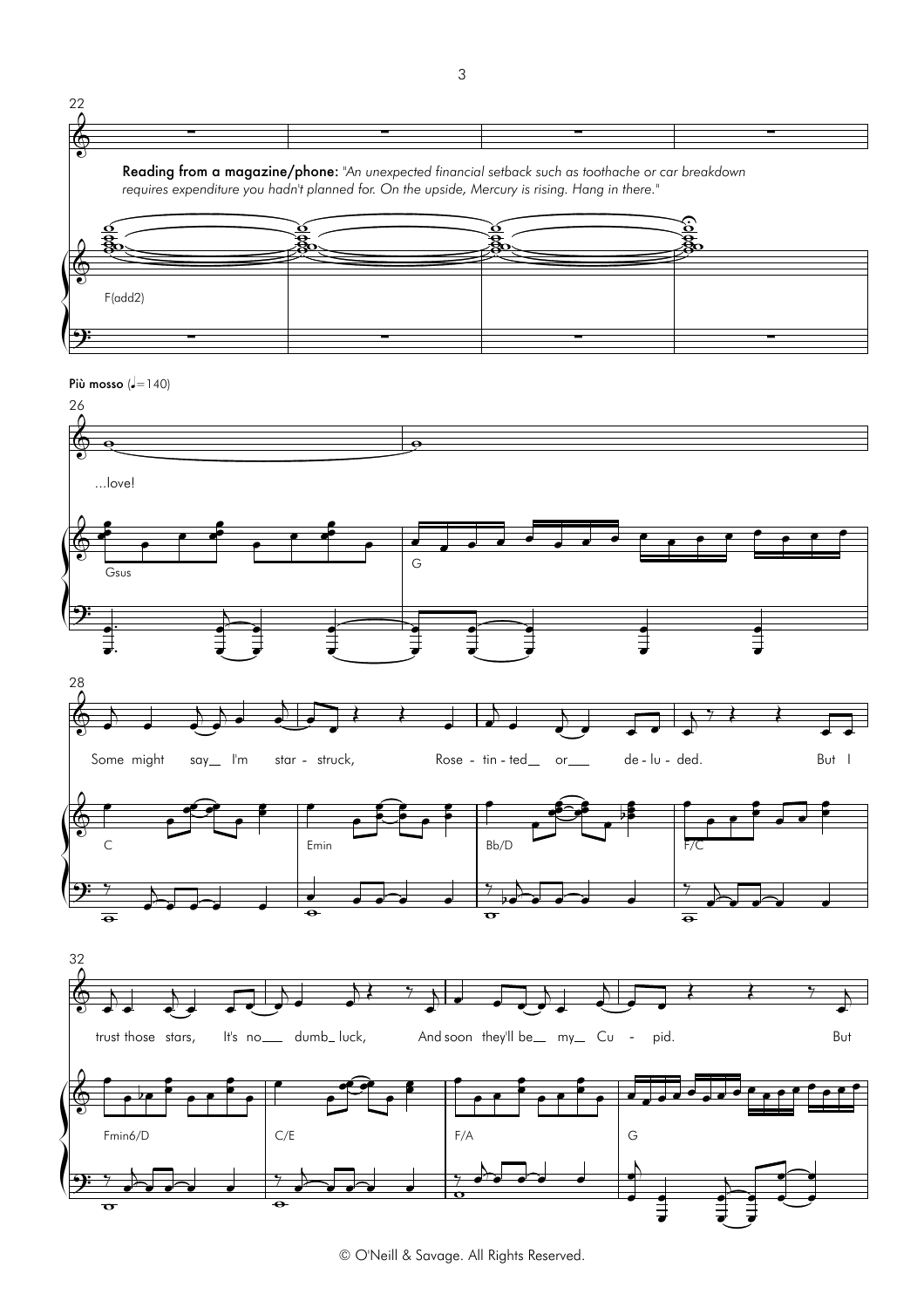







 $\overline{4}$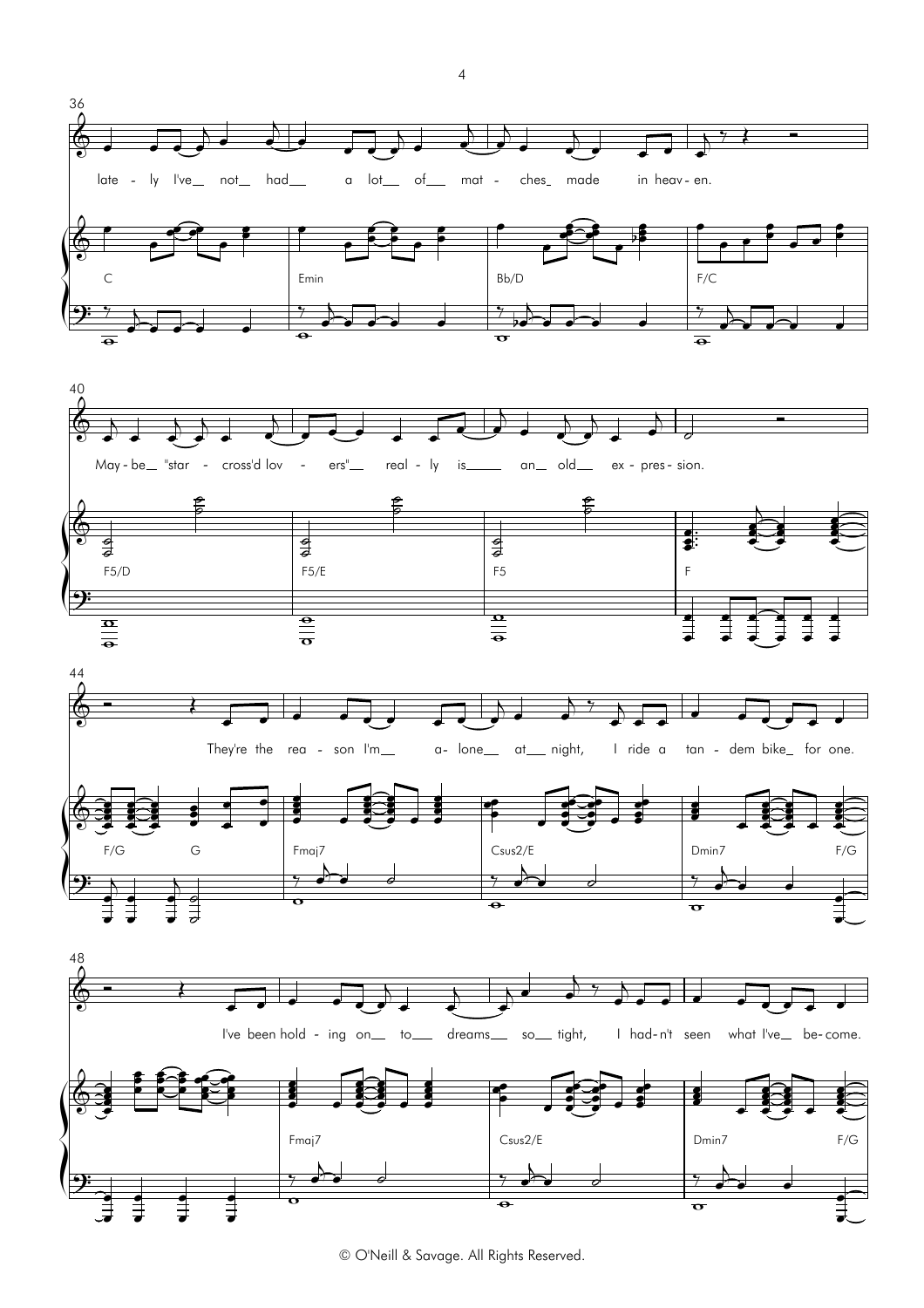

 $\sqrt{5}$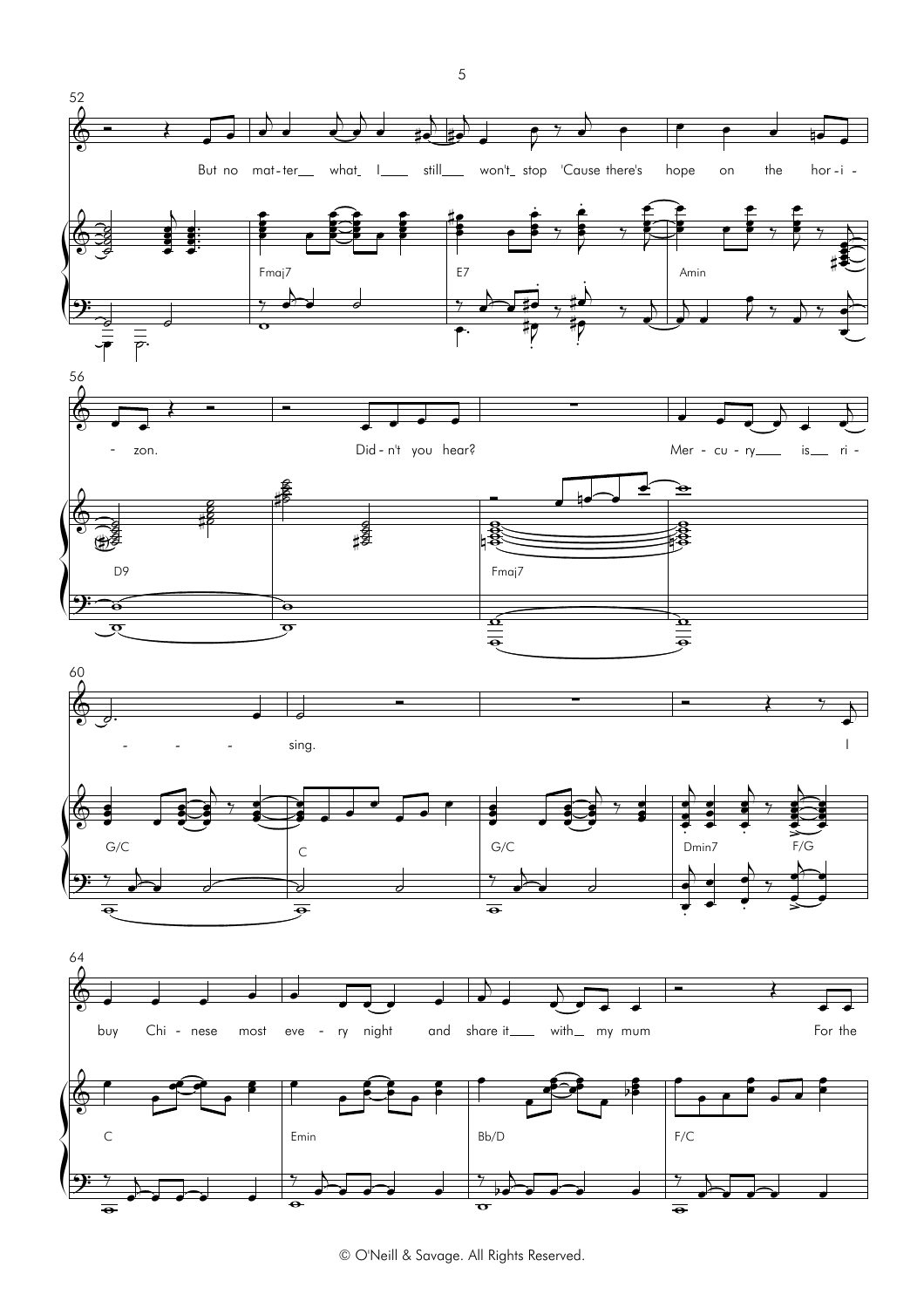

≢ ≢ ≢् œ

⇟⇟ œ

इ. इ. इ œ

≢ ≢ ≢ œ

 $\vec{z}$   $\vec{z}$   $\vec{a}$ œ

 $\Rightarrow$   $\Rightarrow$  7 œ

₹₹₹

 $\Rightarrow$   $\Rightarrow$   $\Rightarrow$ 

 $\exists$   $\exists$ 

 $\overline{\theta}$ 

 $\equiv$  $\overline{\mathbf{a}}$ 

 $\frac{1}{\sigma}$  $\frac{\theta}{\theta}$  6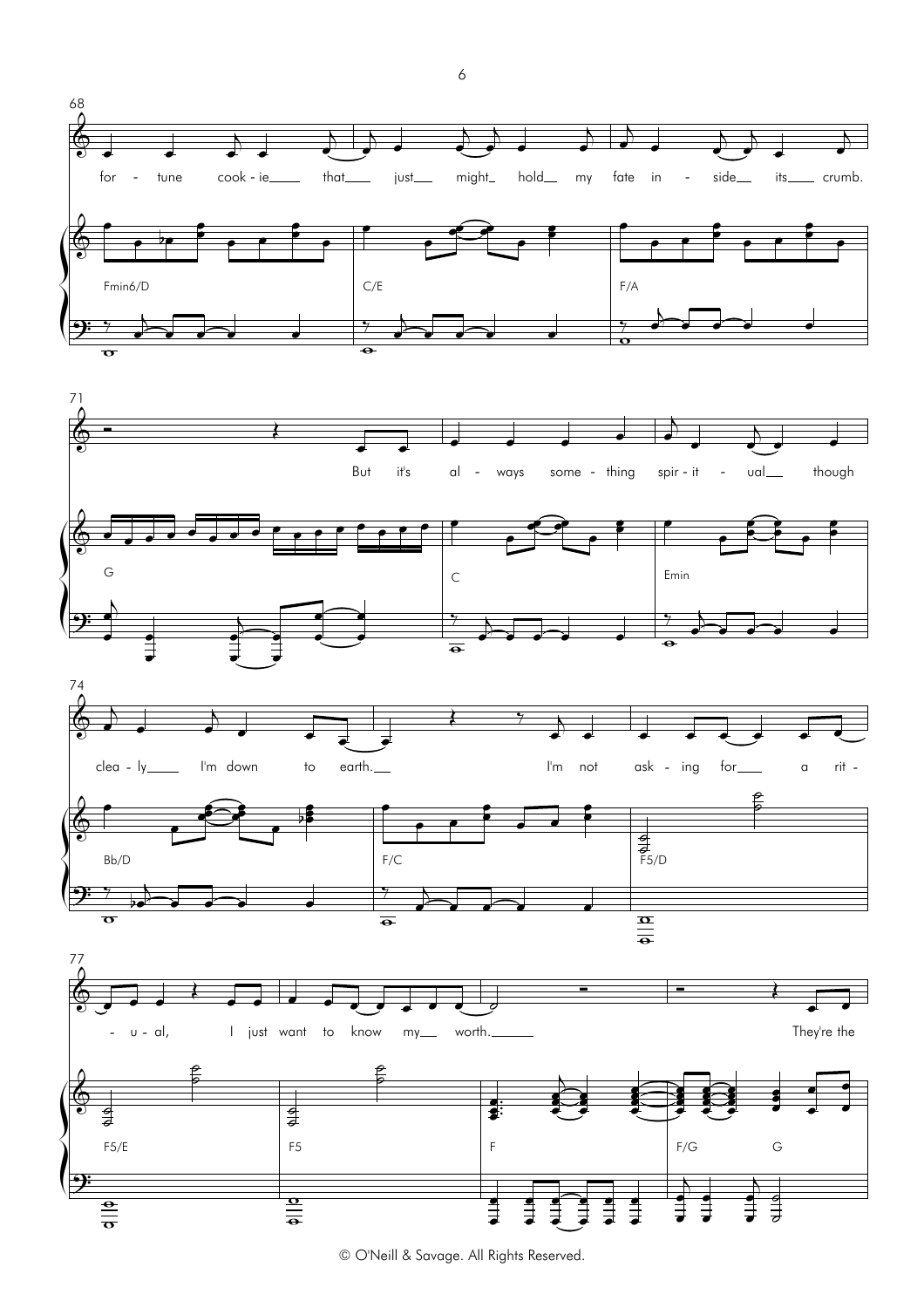







 $\boldsymbol{7}$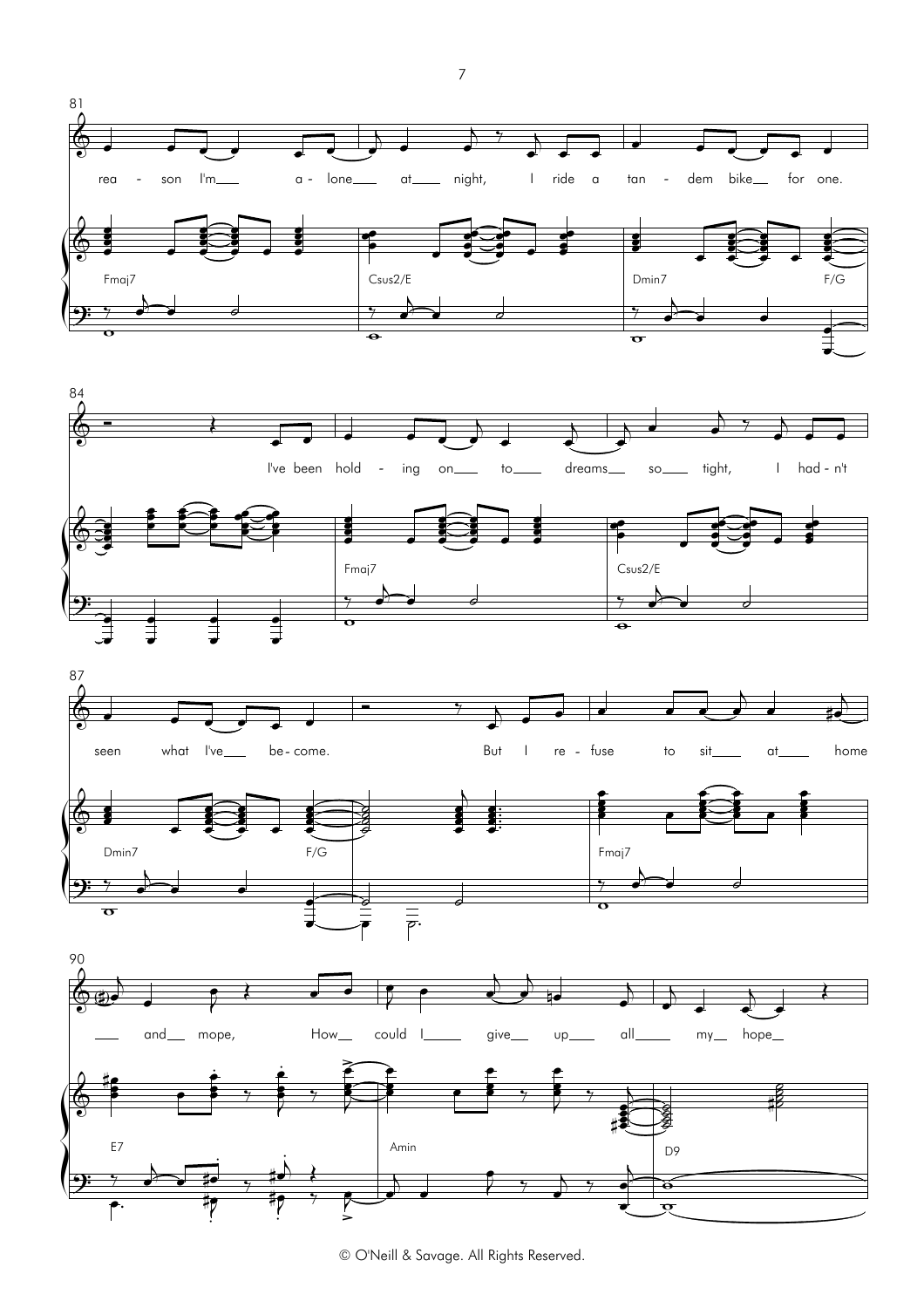

8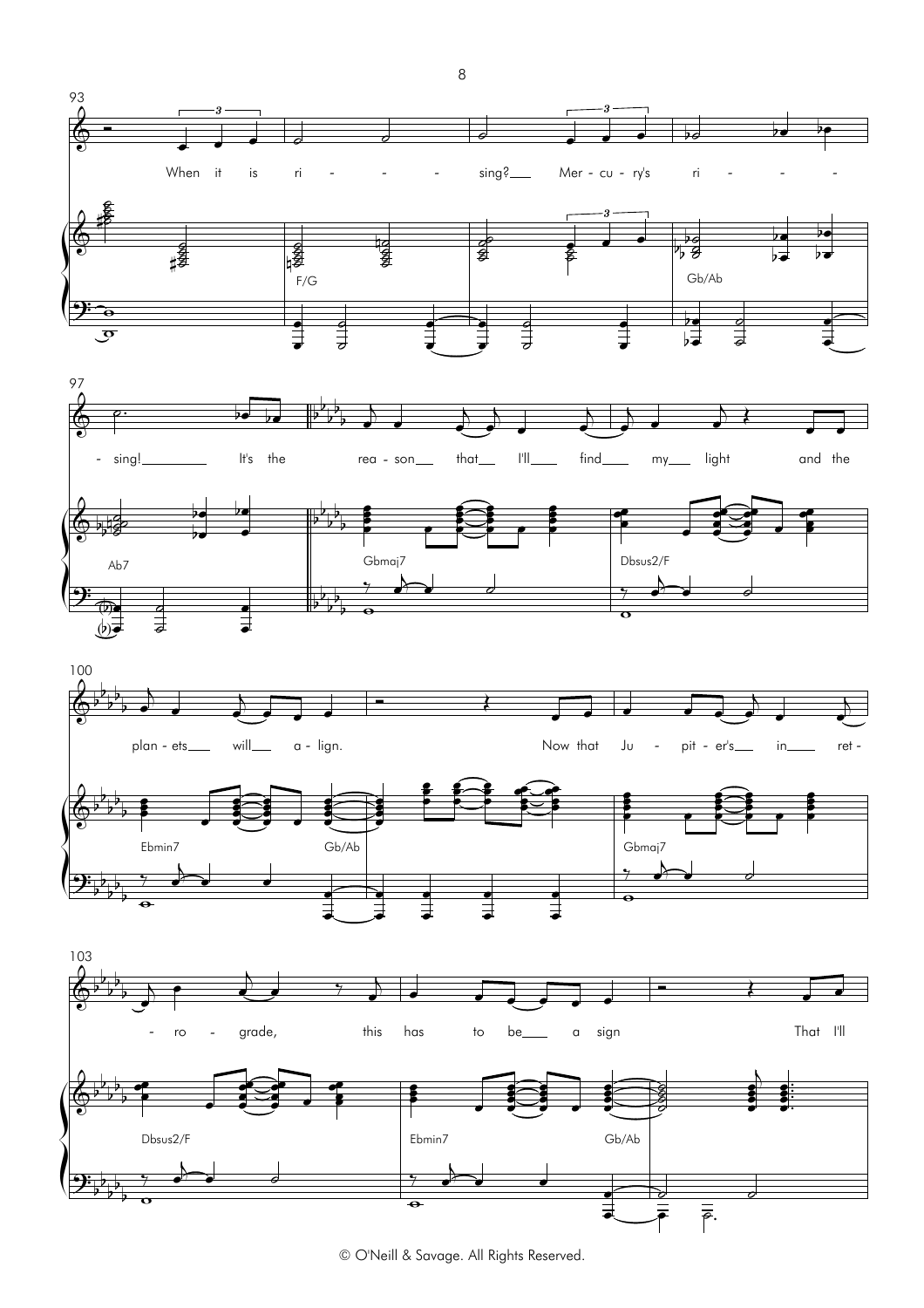

# ∑ ∑ &

 ${\sqrt{\frac{1}{2}}\cdot \frac{1}{2}}$ 

 $9:4$ 

9